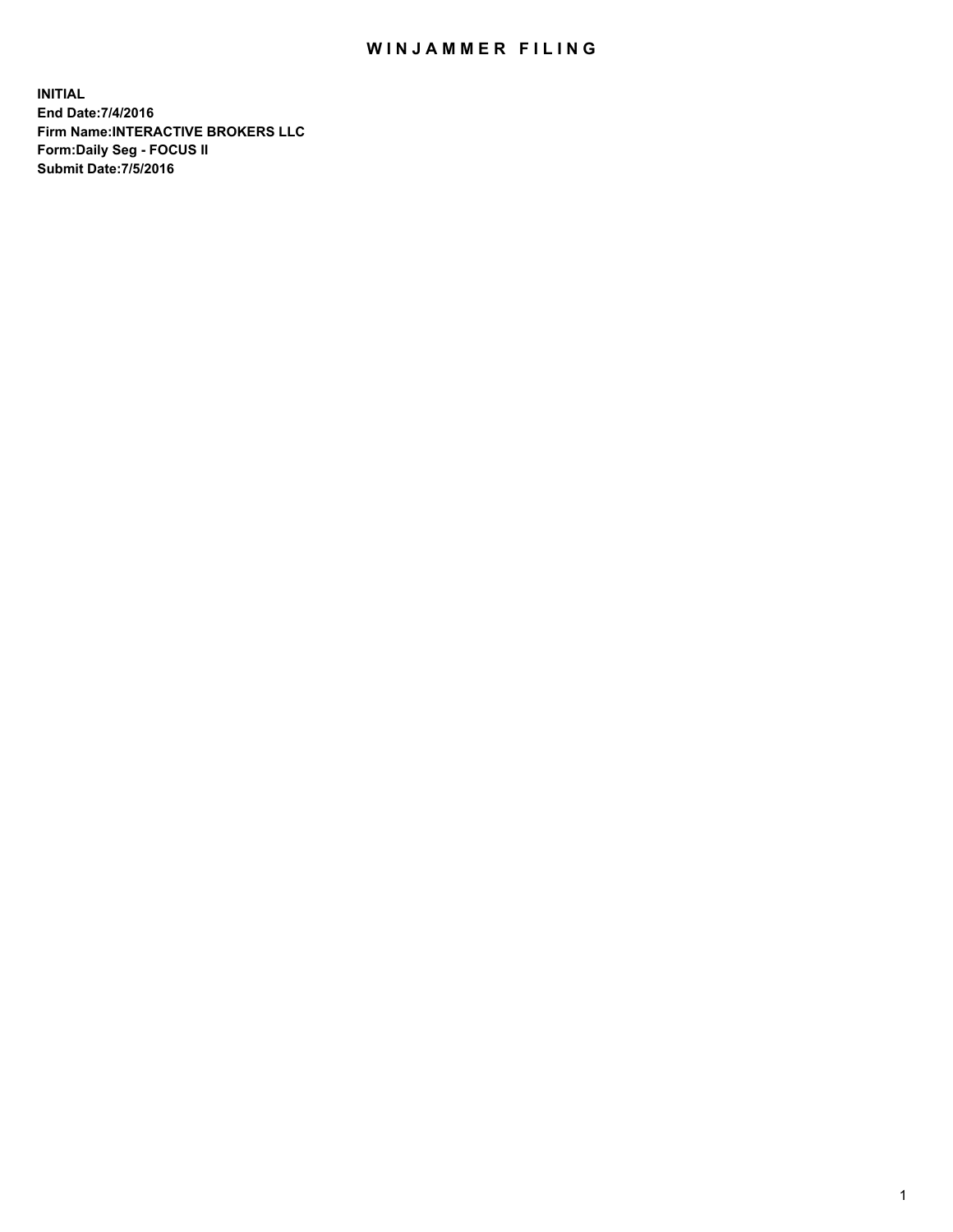## **INITIAL End Date:7/4/2016 Firm Name:INTERACTIVE BROKERS LLC Form:Daily Seg - FOCUS II Submit Date:7/5/2016 Daily Segregation - Cover Page**

| Name of Company<br><b>Contact Name</b><br><b>Contact Phone Number</b><br><b>Contact Email Address</b>                                                                                                                                                                                                                          | <b>INTERACTIVE BROKERS LLC</b><br><b>James Menicucci</b><br>203-618-8085<br>jmenicucci@interactivebrokers.c<br>om |
|--------------------------------------------------------------------------------------------------------------------------------------------------------------------------------------------------------------------------------------------------------------------------------------------------------------------------------|-------------------------------------------------------------------------------------------------------------------|
| FCM's Customer Segregated Funds Residual Interest Target (choose one):<br>a. Minimum dollar amount: ; or<br>b. Minimum percentage of customer segregated funds required:% ; or<br>c. Dollar amount range between: and; or<br>d. Percentage range of customer segregated funds required between:% and%.                         | $\overline{\mathbf{0}}$<br>0<br>155,000,000 245,000,000<br>0 <sub>0</sub>                                         |
| FCM's Customer Secured Amount Funds Residual Interest Target (choose one):<br>a. Minimum dollar amount: ; or<br>b. Minimum percentage of customer secured funds required:%; or<br>c. Dollar amount range between: and; or<br>d. Percentage range of customer secured funds required between:% and%.                            | $\overline{\mathbf{0}}$<br>$\overline{\mathbf{0}}$<br>80,000,000 120,000,000<br>00                                |
| FCM's Cleared Swaps Customer Collateral Residual Interest Target (choose one):<br>a. Minimum dollar amount: ; or<br>b. Minimum percentage of cleared swaps customer collateral required:% ; or<br>c. Dollar amount range between: and; or<br>d. Percentage range of cleared swaps customer collateral required between:% and%. | $\overline{\mathbf{0}}$<br>$\overline{\mathbf{0}}$<br>0 <sub>0</sub><br><u>00</u>                                 |

Attach supporting documents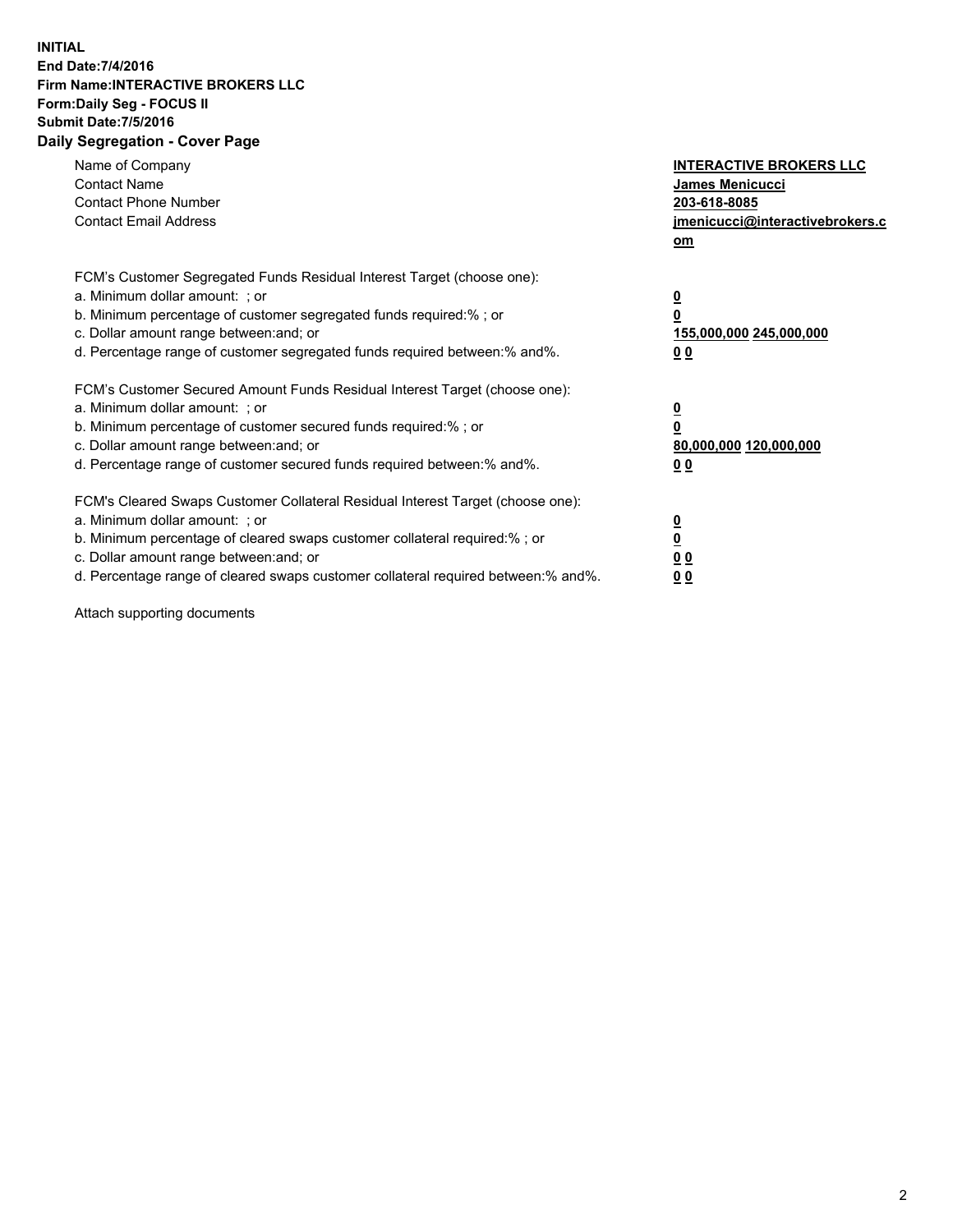## **INITIAL End Date:7/4/2016 Firm Name:INTERACTIVE BROKERS LLC Form:Daily Seg - FOCUS II Submit Date:7/5/2016 Daily Segregation - Secured Amounts**

|     | Foreign Futures and Foreign Options Secured Amounts                                         |                                   |
|-----|---------------------------------------------------------------------------------------------|-----------------------------------|
|     | Amount required to be set aside pursuant to law, rule or regulation of a foreign            | $0$ [7305]                        |
|     | government or a rule of a self-regulatory organization authorized thereunder                |                                   |
| 1.  | Net ledger balance - Foreign Futures and Foreign Option Trading - All Customers             |                                   |
|     | A. Cash                                                                                     | 343,460,035 [7315]                |
|     | B. Securities (at market)                                                                   | $0$ [7317]                        |
| 2.  | Net unrealized profit (loss) in open futures contracts traded on a foreign board of trade   | 10,743,529 [7325]                 |
| 3.  | Exchange traded options                                                                     |                                   |
|     | a. Market value of open option contracts purchased on a foreign board of trade              | 389,992 [7335]                    |
|     | b. Market value of open contracts granted (sold) on a foreign board of trade                | -134,850 [7337]                   |
| 4.  | Net equity (deficit) (add lines 1.2. and 3.)                                                | 354,458,706 [7345]                |
| 5.  | Account liquidating to a deficit and account with a debit balances - gross amount           | 816,624 [7351]                    |
|     | Less: amount offset by customer owned securities                                            | 0 [7352] 816,624 [7354]           |
| 6.  | Amount required to be set aside as the secured amount - Net Liquidating Equity              | 355,275,330 [7355]                |
|     | Method (add lines 4 and 5)                                                                  |                                   |
|     |                                                                                             |                                   |
| 7.  | Greater of amount required to be set aside pursuant to foreign jurisdiction (above) or line | 355,275,330 [7360]                |
|     | 6.                                                                                          |                                   |
|     | FUNDS DEPOSITED IN SEPARATE REGULATION 30.7 ACCOUNTS                                        |                                   |
| 1.  | Cash in banks                                                                               |                                   |
|     | A. Banks located in the United States                                                       | 2,700,000 [7500]                  |
|     | B. Other banks qualified under Regulation 30.7                                              | 0 [7520] 2,700,000 [7530]         |
| 2.  | Securities                                                                                  |                                   |
|     | A. In safekeeping with banks located in the United States                                   | 384,783,140 [7540]                |
|     | B. In safekeeping with other banks qualified under Regulation 30.7                          | 0 [7560] 384,783,140 [7570]       |
| 3.  | Equities with registered futures commission merchants                                       |                                   |
|     | A. Cash                                                                                     | $0$ [7580]                        |
|     | <b>B.</b> Securities                                                                        | $0$ [7590]                        |
|     | C. Unrealized gain (loss) on open futures contracts                                         | $0$ [7600]                        |
|     | D. Value of long option contracts                                                           | $0$ [7610]                        |
|     | E. Value of short option contracts                                                          | 0 [7615] 0 [7620]                 |
| 4.  | Amounts held by clearing organizations of foreign boards of trade                           |                                   |
|     | A. Cash                                                                                     | $0$ [7640]                        |
|     | <b>B.</b> Securities                                                                        | $0$ [7650]                        |
|     | C. Amount due to (from) clearing organization - daily variation                             | $0$ [7660]                        |
|     | D. Value of long option contracts                                                           | $0$ [7670]                        |
|     | E. Value of short option contracts                                                          | 0 [7675] 0 [7680]                 |
| 5.  | Amounts held by members of foreign boards of trade                                          |                                   |
|     | A. Cash                                                                                     | 68,863,246 [7700]                 |
|     | <b>B.</b> Securities                                                                        | $0$ [7710]                        |
|     | C. Unrealized gain (loss) on open futures contracts                                         | 10,622,233 [7720]                 |
|     | D. Value of long option contracts                                                           | 390,003 [7730]                    |
|     | E. Value of short option contracts                                                          | -134,851 [7735] 79,740,631 [7740] |
| 6.  | Amounts with other depositories designated by a foreign board of trade                      | $0$ [7760]                        |
| 7.  | Segregated funds on hand                                                                    | $0$ [7765]                        |
| 8.  | Total funds in separate section 30.7 accounts                                               | 467,223,771 [7770]                |
| 9.  | Excess (deficiency) Set Aside for Secured Amount (subtract line 7 Secured Statement         | 111,948,441 [7380]                |
|     | Page 1 from Line 8)                                                                         |                                   |
| 10. | Management Target Amount for Excess funds in separate section 30.7 accounts                 | 80,000,000 [7780]                 |
| 11. | Excess (deficiency) funds in separate 30.7 accounts over (under) Management Target          | 31,948,441 [7785]                 |
|     |                                                                                             |                                   |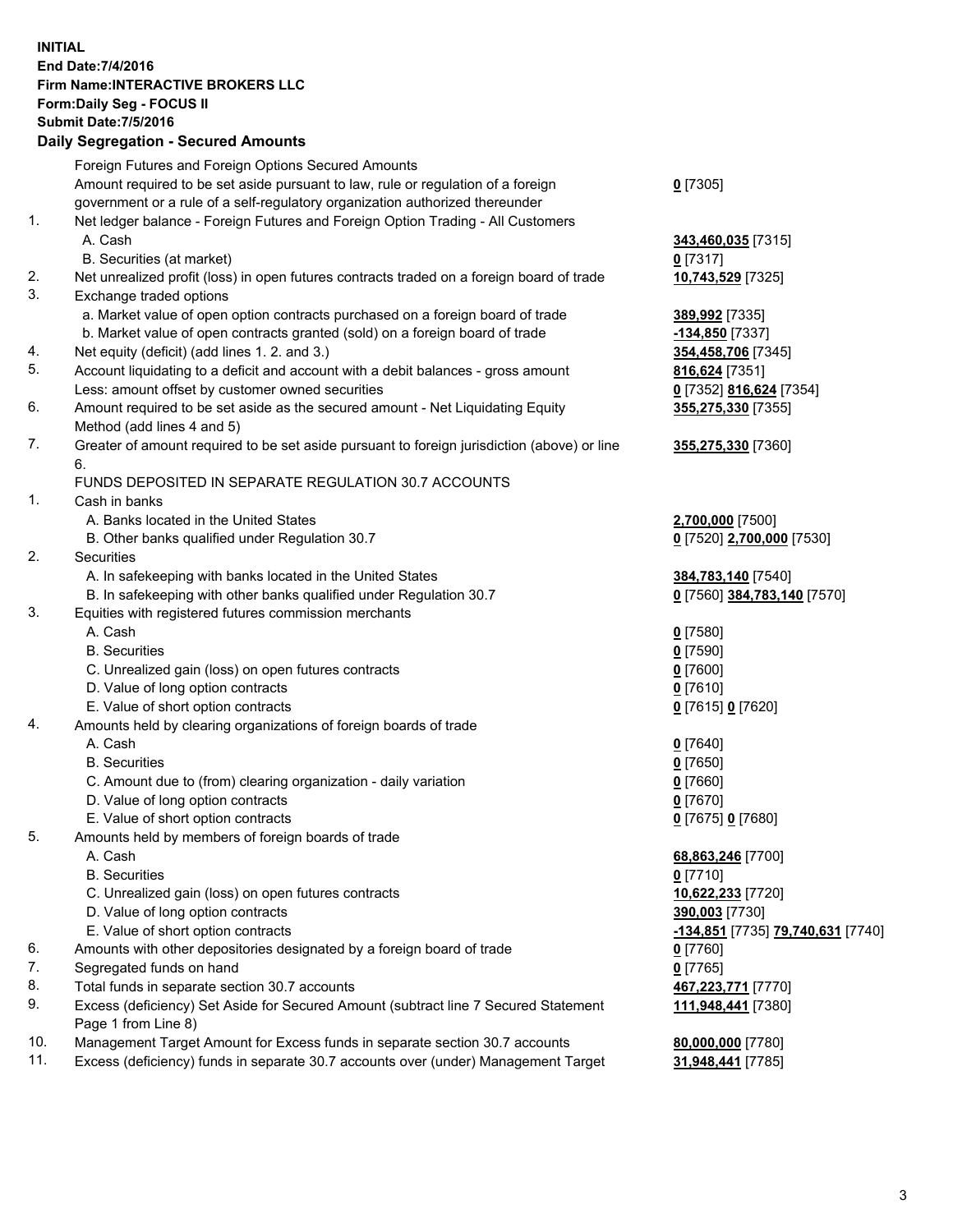**INITIAL End Date:7/4/2016 Firm Name:INTERACTIVE BROKERS LLC Form:Daily Seg - FOCUS II Submit Date:7/5/2016 Daily Segregation - Segregation Statement** SEGREGATION REQUIREMENTS(Section 4d(2) of the CEAct) 1. Net ledger balance A. Cash **2,948,723,671** [7010] B. Securities (at market) **0** [7020] 2. Net unrealized profit (loss) in open futures contracts traded on a contract market **-12,248,445** [7030] 3. Exchange traded options A. Add market value of open option contracts purchased on a contract market **134,870,130** [7032] B. Deduct market value of open option contracts granted (sold) on a contract market **-197,481,119** [7033] 4. Net equity (deficit) (add lines 1, 2 and 3) **2,873,864,237** [7040] 5. Accounts liquidating to a deficit and accounts with debit balances - gross amount **119,992** [7045] Less: amount offset by customer securities **0** [7047] **119,992** [7050] 6. Amount required to be segregated (add lines 4 and 5) **2,873,984,229** [7060] FUNDS IN SEGREGATED ACCOUNTS 7. Deposited in segregated funds bank accounts A. Cash **205,366,344** [7070] B. Securities representing investments of customers' funds (at market) **1,830,226,720** [7080] C. Securities held for particular customers or option customers in lieu of cash (at market) **0** [7090] 8. Margins on deposit with derivatives clearing organizations of contract markets A. Cash **71,718,148** [7100] B. Securities representing investments of customers' funds (at market) **1,033,272,122** [7110] C. Securities held for particular customers or option customers in lieu of cash (at market) **0** [7120] 9. Net settlement from (to) derivatives clearing organizations of contract markets **419,348** [7130] 10. Exchange traded options A. Value of open long option contracts **134,867,144** [7132] B. Value of open short option contracts **-197,478,074** [7133] 11. Net equities with other FCMs A. Net liquidating equity **0** [7140] B. Securities representing investments of customers' funds (at market) **0** [7160] C. Securities held for particular customers or option customers in lieu of cash (at market) **0** [7170] 12. Segregated funds on hand **0** [7150] 13. Total amount in segregation (add lines 7 through 12) **3,078,391,752** [7180] 14. Excess (deficiency) funds in segregation (subtract line 6 from line 13) **204,407,523** [7190] 15. Management Target Amount for Excess funds in segregation **155,000,000** [7194]

16. Excess (deficiency) funds in segregation over (under) Management Target Amount Excess

**49,407,523** [7198]